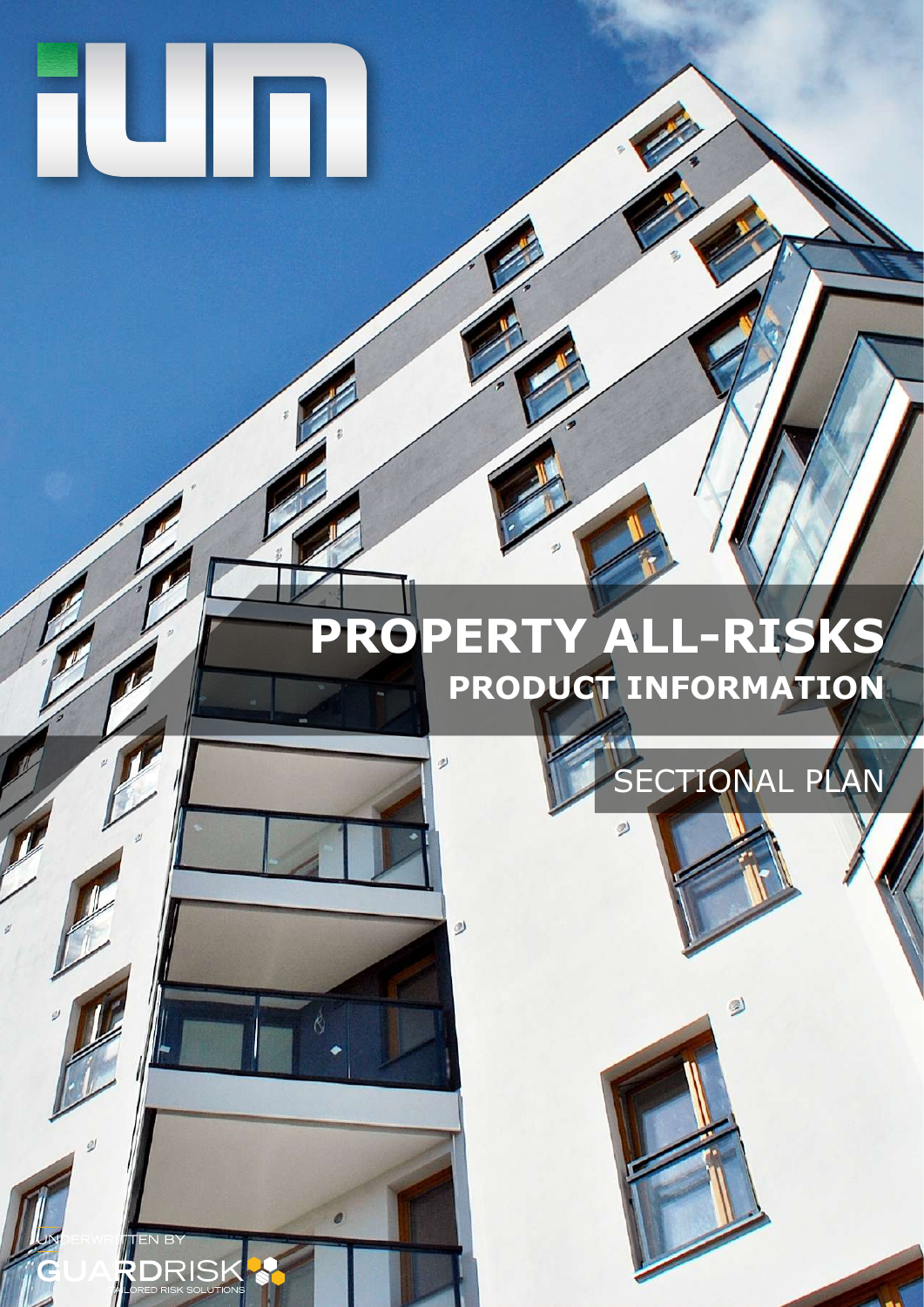By complying with all regulations for the Sectional Titles Act, our sectional plan property all risks product is the perfect insurance solution for any building where there is a sectional title arrangement in place.

# **Sectional plan buildings insurance solutions**

IUM have developed a true assets all-risks based insurance product for buildings consisting of units or common property designated in a sectional plan in accordance with the ruling of the controlling body. This product has been designed to provide the cover required for such buildings in accordance with the applicable Acts as well as the duties and requirements of the scheme executives of the following:

- Body Corporates
- Community Living Arrangements
- Home Owners Associations
- Housing Development Schemes for Retired Persons
- Sectional Titles (Residential and/or Commercial properties)
- Share Blocks
- Time-Sharing Arrangements

This unique insurance product provides the following cover:

- Property all-risks
- Business interruption
- Money
- **Fidelity**
- Group personal accident
- Motor
- Electronic equipment
- Machinery breakdown
- Broadform liability
- Trustees, directors and officers liability



#### **Contact us**

If you have any questions or would like more information, please contact: Aaron Lipshitz Cellphone | 076 214 0559 Telephone | 010 045 3328 Email | aaron@ium.co.za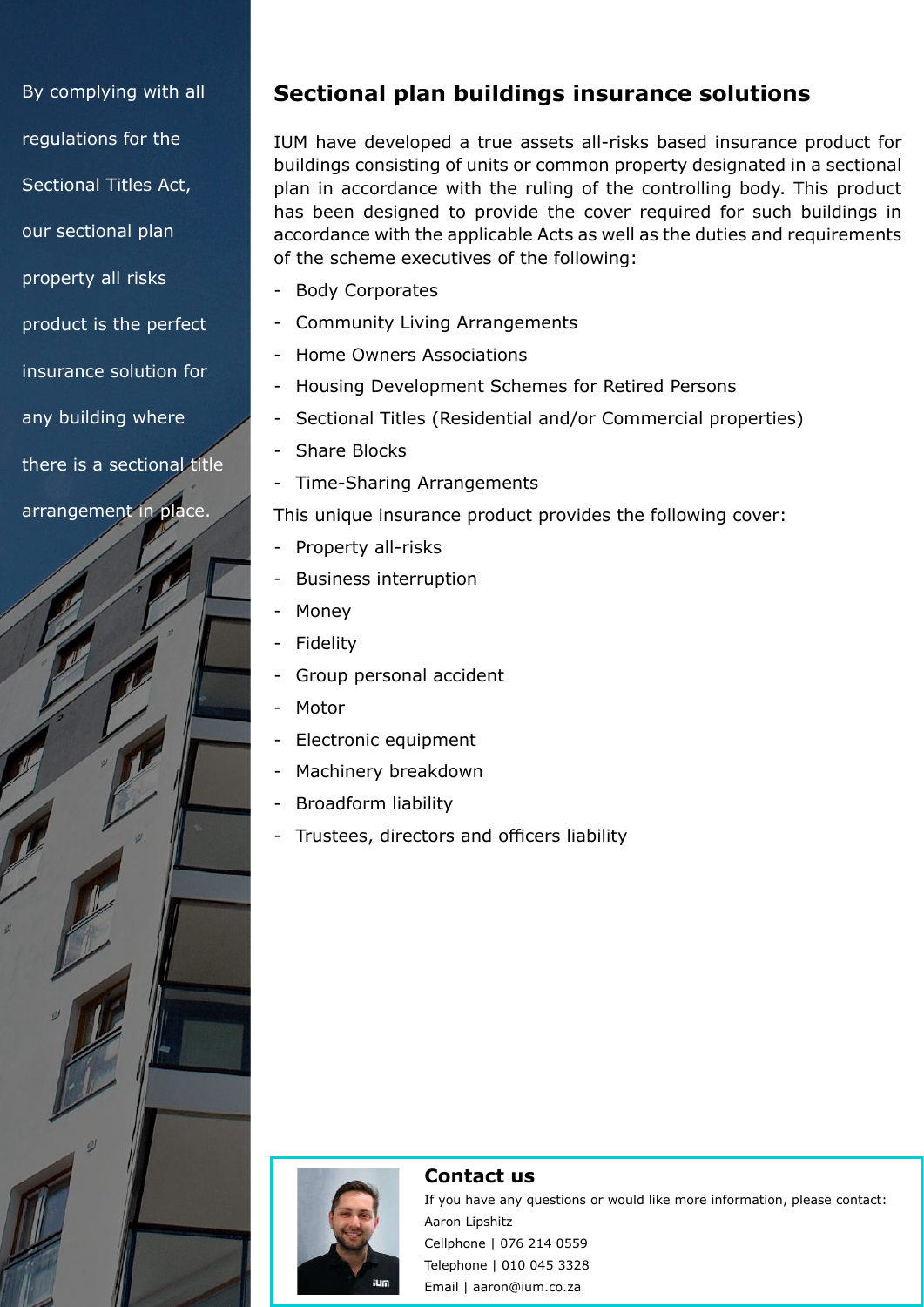# **What makes this product unique**

#### **General**

- Buildings can be insured up to R1billion per any one location and capacity can be deployed 100% on any risk without referral or facultative support
- Participation on risks can be provided as a lead or follow market
- Broadform liability can be provided up to R250million per any one policy
- This is the only sectional plan policy currently available in the market that combines the benefits of a true assets all-risk policy with traditional commercial sections
- The following multi-peril policy sections have been combined to create a property damage section that now provides cover on an all-risks basis making it easier to align the insurance cover you require to your business risks and exposures:
	- Accidental damage
	- Business all-risks
	- Buildings combined
	- Fire
	- **Glass**
	- Irrigation systems
	- Leisure sporting facilities
	- Office contents
	- Property in transit
	- **Theft**
- The business interruption section provides cover for accounts receivable and loss of rental income or revenue following property damage, electronic equipment loss, damage or breakdown and machinery breakdown until the building is tenanted or up to a 36 month indemnity period and includes contingent business interruption extensions.
- Cover can be extended to include the misappropriation of funds by managing agents.

# **Buildings**

All-risks cover is provided for loss of or damage to immovable property owned by you or for which you are responsible, including fixtures, fittings, appliances, caged gas cylinders, closed-circuit television (CCTV) cameras, plant and machinery built in or fixed to a building or installed on your premises.

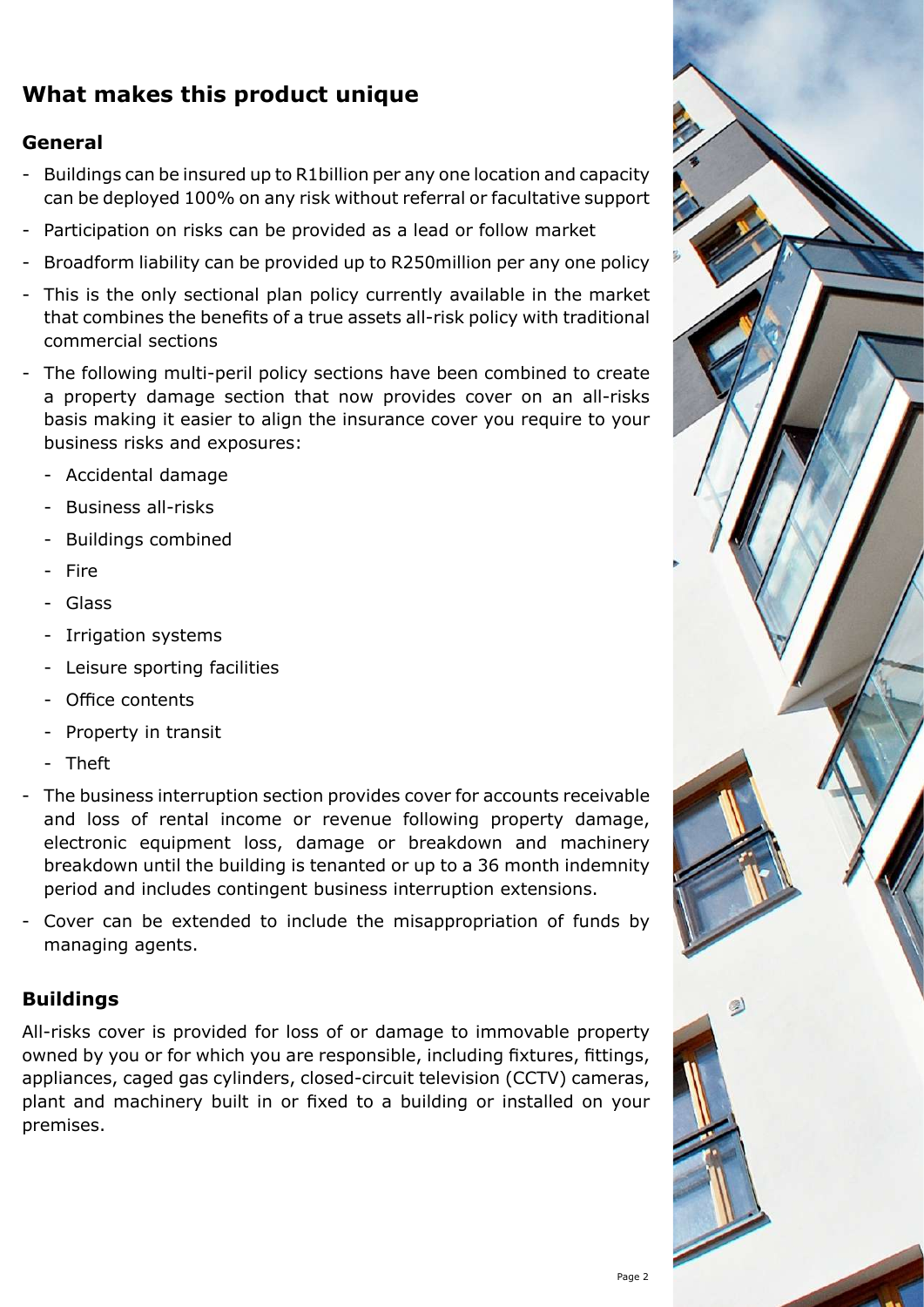Cover also extends to property that is not located on your premises such as signs and signposts advertising your establishment and CCTV cameras mounted on poles around your premises. With no defined perils, minimal excluded property, very few sub-limited extensions of cover and numerous non-damage extensions, this cover can easily be adapted to your specific insurance requirements in line with your business activities.

This policy will pay for the costs and expenses incurred to:

- Upgrade or replace undamaged portions of any automatic sprinkler system, automatic drencher, gas, foam or any other automatic fire protection system with a more modern design system, if legally required to do so.
- Replace or reinstate damaged property with products, materials, methods and processes that conserve natural resources, reduce energy or water consumption or otherwise minimise environmental impact.

#### **Property in the course of construction**

All-risks cover is provided for loss of or damage to any property in the course of construction, including materials and supplies in connection therewith. This policy also covers liability arising from injury to third parties or damage to third parties' property caused while such construction is being undertaken.

#### **Retaining walls**

All-risks cover can be extended to cover walls, gabion walls or similar structures constructed to hold back or prevent the movement of earth.

#### **Water heating systems**

The traditional cover for geysers has been extended to cover any water heating system built in or fixed to a building or installed on the premises.

Excess waivers have also been made available for this cover.

In addition, this policy will also pay for the following, up to the relevant sum insured:

- Full replacement cost including removal and installation
- Installation in a new location on the same premises, if required
- Relocation of a trapdoor for easy access after relocation
- Replacement of a standard retrofitted electrical geyser with a solar powered geyser, hybrid solar system, heat pump, induction heating geyser or gas water heater
- Compliance fees and legal requirements incurred with any upgrade or relocation
- Repairs or maintenance to a geyser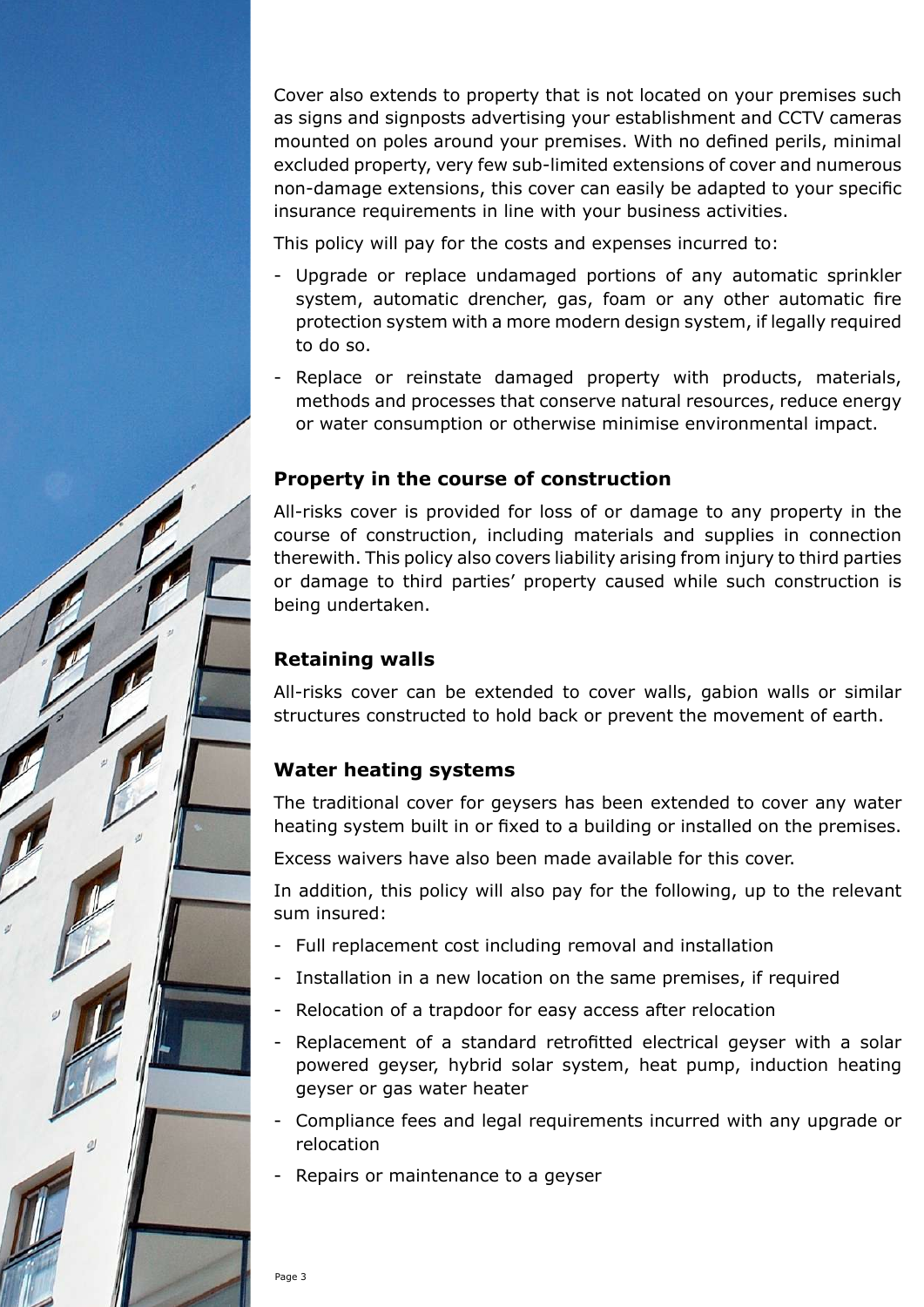#### **Solar energy systems**

All-risks cover is provided for loss of, damage to or breakdown of a solar energy system installed on your premises intended for your own use or to supply such energy to neighbouring premises.

#### **Irrigation systems**

All-risks cover is provided for loss of, damage to or breakdown of an irrigation reticulation system installed on your premises, including the electrical system and ancillary components forming an integral part thereof.

#### **Leisure sporting facilities**

All-risks cover can be provided for golf courses and bowling greens situated on your premises, including the bunkers, bridges, dams, ponds, watercourses and similar features forming part thereof. Cover can be extended to include damage to the greens caused by failure of water supply or caused by fertilizers, chemicals or contaminated water.

#### **Common area contents**

All-risks cover is provided for movable unfixed property located within a fully enclosed structure on your premises that the public has access to.

#### **Property in the open**

All-risks cover is provided for movable unfixed property on or about your premises in any structure not completely roofed and specifically designed to exist or operate in the open.

#### **Property in transit**

All-risks cover is provided for loss of or damage to property whilst being transported between the buildings on your premises or between your various premises.

Cover extends to include loss of or damage to ropes, tarpaulins and packing materials in connection with the transit.

#### **Office contents**

All-risks cover is provided for loss of or damage to movable unfixed property in any office or room located on your premises, including cover for the following:

- Conferencing equipment

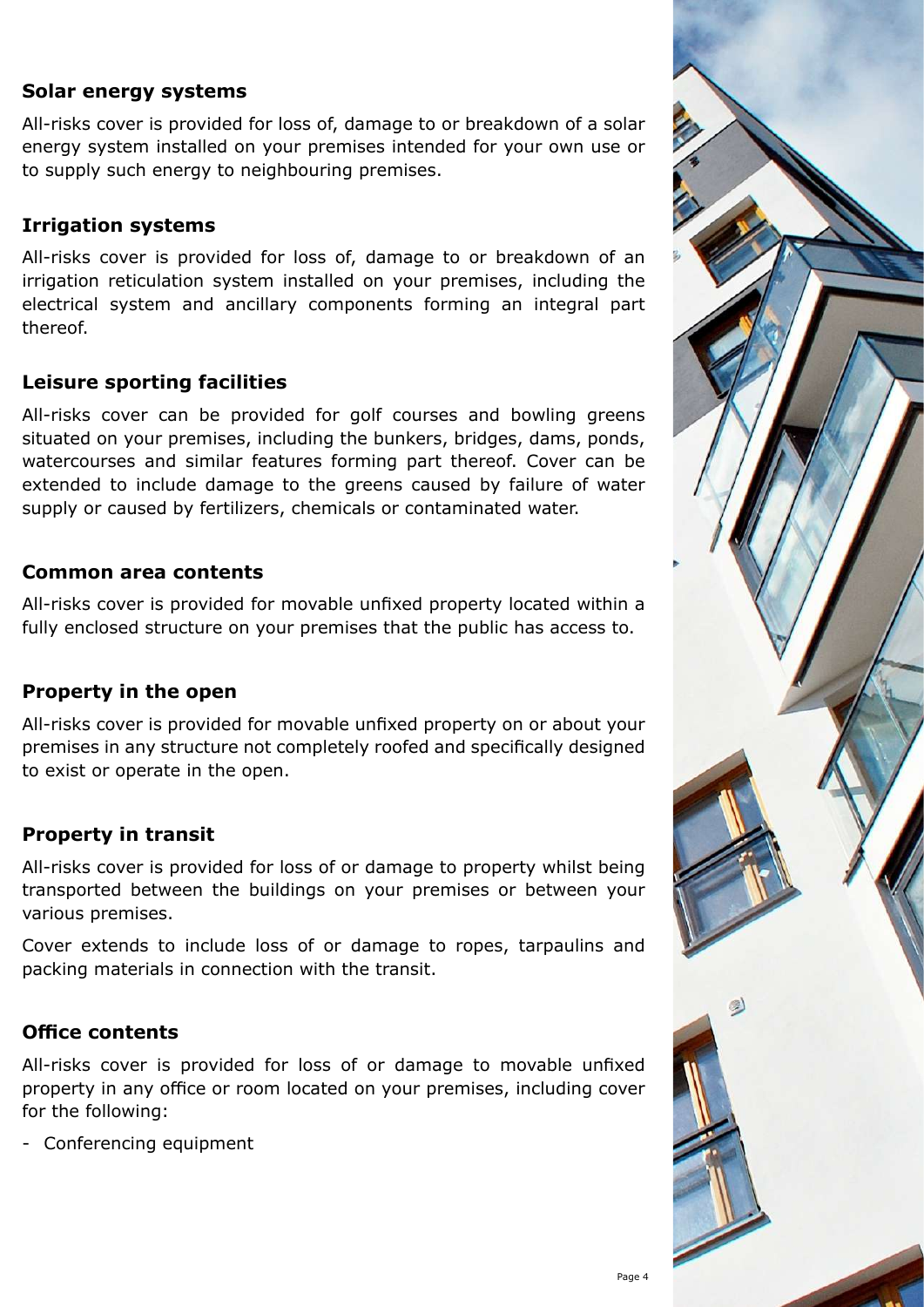- DVR (Digital Video Recorder), NVR (Network Video Recorder), network switches and loose cabling forming part of a CCTV (Closed-circuit television) system
- Mobile air-conditioning units
- Works of art and library items

#### **Documents**

All-risks cover is provided for loss of or damage to important documents held in any office located on your premises or at a financial institution, attorneys office, document storage facility or any other location authorised by you.

#### **Garden, maintenance and cleaning equipment**

All-risks cover is provided for loss of or damage to equipment and scaffolding used for the purposes of maintaining and cleaning your premises, buildings and offices.

# **Security equipment issued to security personnel**

All-risks cover is provided for loss of or damage to the following items when issued to your security personnel for use in the course and scope of their employment:

- Firearms and any other non-lethal weapons
- Mobile communication devices
- Portable health and safety equipment
- Riot and tactical equipment
- Two-way radios
- Uniforms and personal protective equipment
- Any other similar security equipment

# **The other sections**

#### **Business interruption**

Cover is provided for loss of rental income and/or revenue following damage to your buildings, electronic equipment and machinery.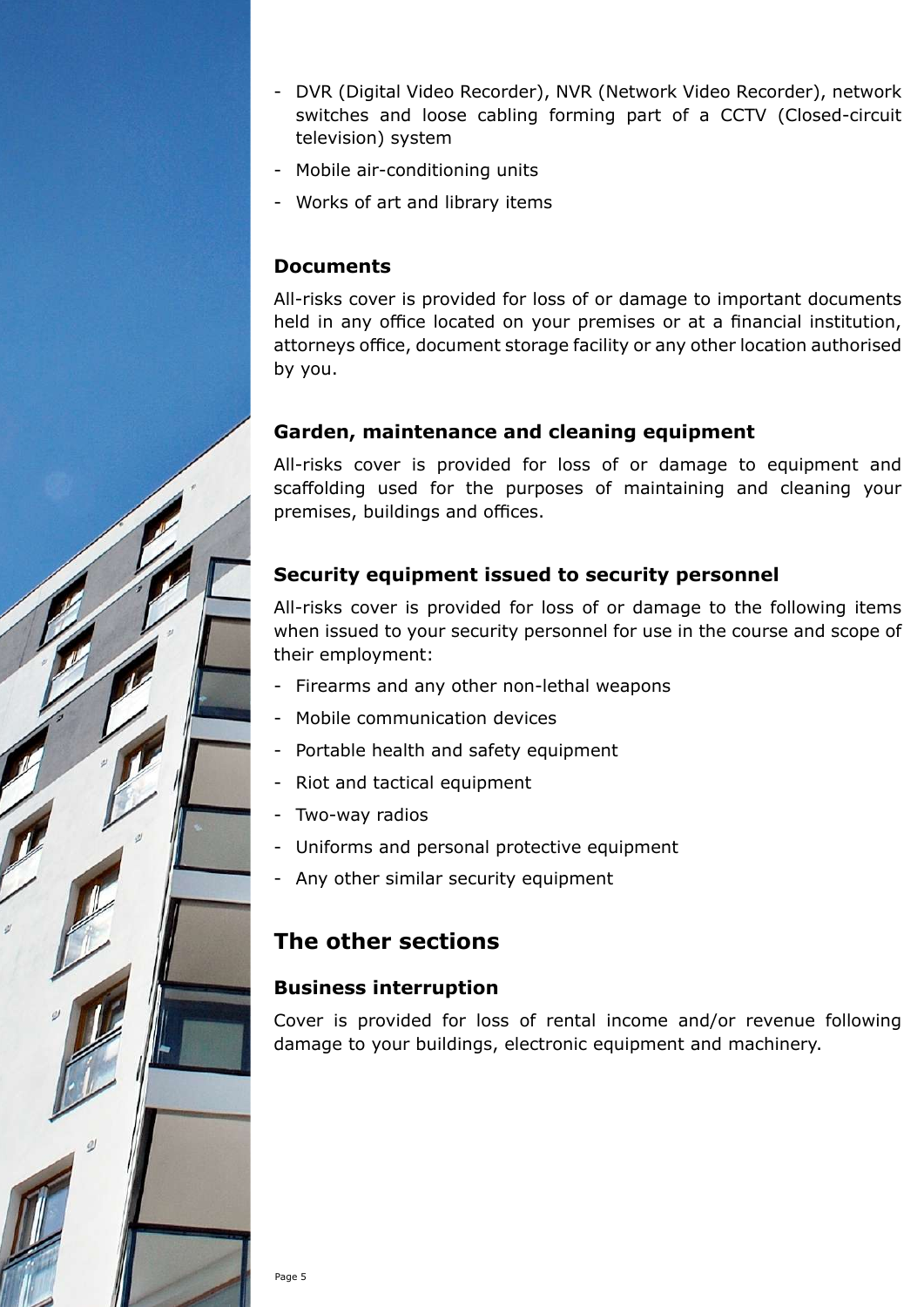#### **Money**

All-risks cover is provided for loss of money used in connection with your insured property, whilst at your premises, in transit to and from the bank, at your place of residence or on your person whilst travelling on a business trip anywhere in the world. Money receptacles are also covered on your premises. Money includes loss resulting from illegal use of your bank cards as well as fraudulent electronic fund transfers.

# **Fidelity**

Cover is provided for financial loss suffered by you as a result of theft of money or other property belonging to you or for which you are responsible, committed by your employees or in collusion with others. This cover also includes financial loss resulting from computer fraud, extortion and/or any fraudulent misappropriation of funds by the appointed managing agents.

# **Group accident benefits**

Compensation is provided for death and disability resulting from an accident which can occur at work or after hours, 7 days a week, and includes reimbursement of medical expenses incurred in relation thereto. This compensation is paid over and above any compensation received under the COID Act.

Cover is also provided for any voluntary worker undertaking work on your behalf or at your direction.

#### **Motor**

Comprehensive cover is provided for loss of or damage to any vehicle owned, hired or leased by you including cover for accessories and spare parts as well as liability for damage to third party property arising from the use of such vehicle. Damage to vehicles caused by potholes, loss of fuel during an accident and loss of use of a vehicle following an accident are also covered. This cover is available without an excess being payable.

# **Electronic equipment**

All-risks cover is provided for loss of or damage to portable and nonportable electronic equipment owned, hired or leased by you, or for which you have accepted responsibility to insure, including the cost of data reinstatement.

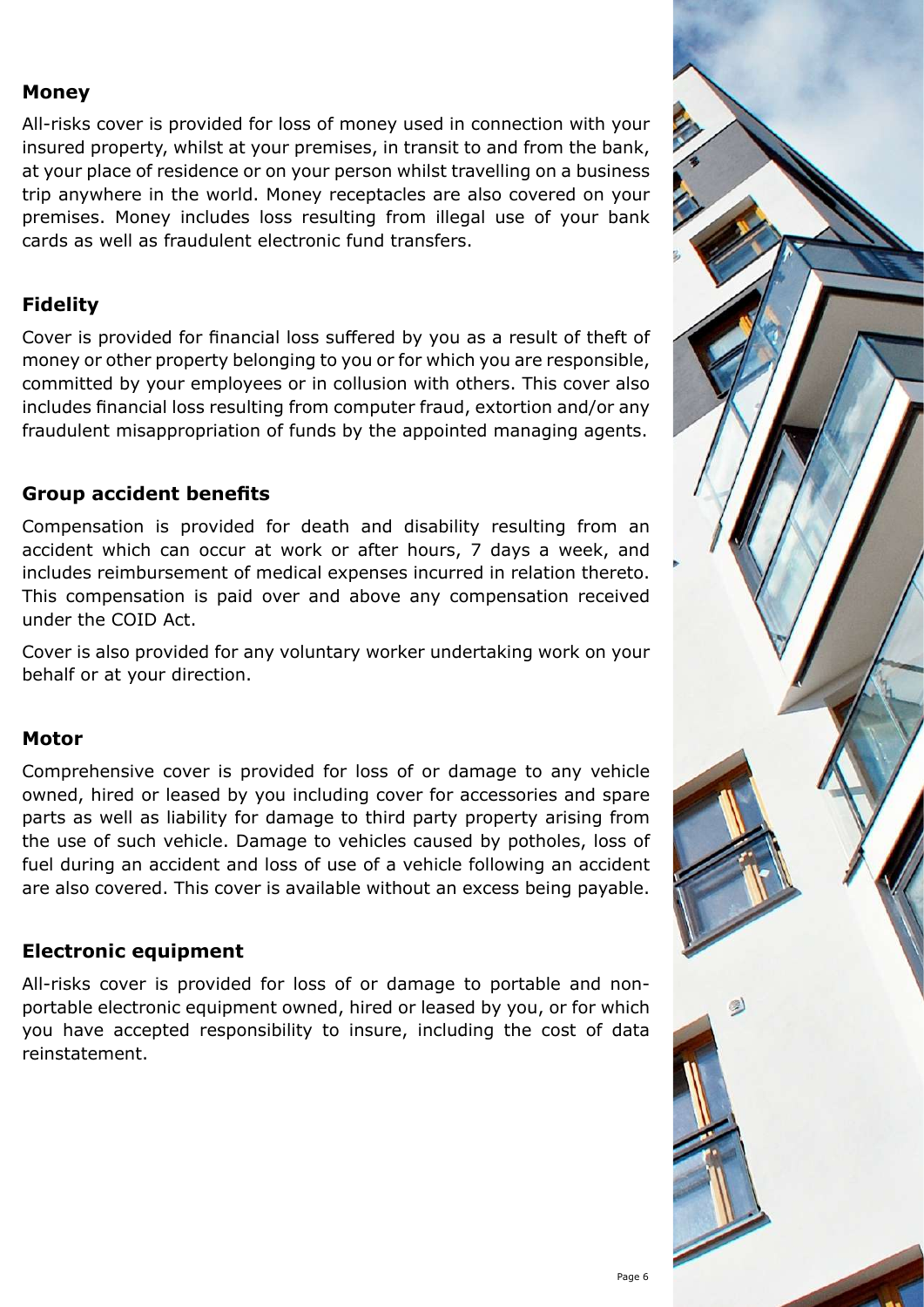#### **Machinery breakdown**

Cover is provided for damage to plant, machinery and ancillary equipment (including electronic equipment forming an integral part thereof), owned by or leased to you, or for which you have accepted responsibility to insure, caused by breaking, distortion or electrical burn out of the plant, machinery or any part thereof.

# **Public and Products Liability**

Indemnifies you for costs, expenses and compensation you may be legally liable to pay arising out of injury to third parties or damage to third parties' property caused by you or your employees or by food and drink supplied by you. Liability arising from any actual or alleged neglect, error or omission, by you or your employees, in the conduct or execution of duties or services provided in the course of the business, is also covered.

# **Trustees, directors and officers liability**

Indemnifies a trustee, director or officer for legal defence costs incurred to defend a claim made against them for actual or alleged wrongful breach of trust, breach of fiduciary duty, error, omission, misstatement, misleading statement or any other wrongful act or omission.